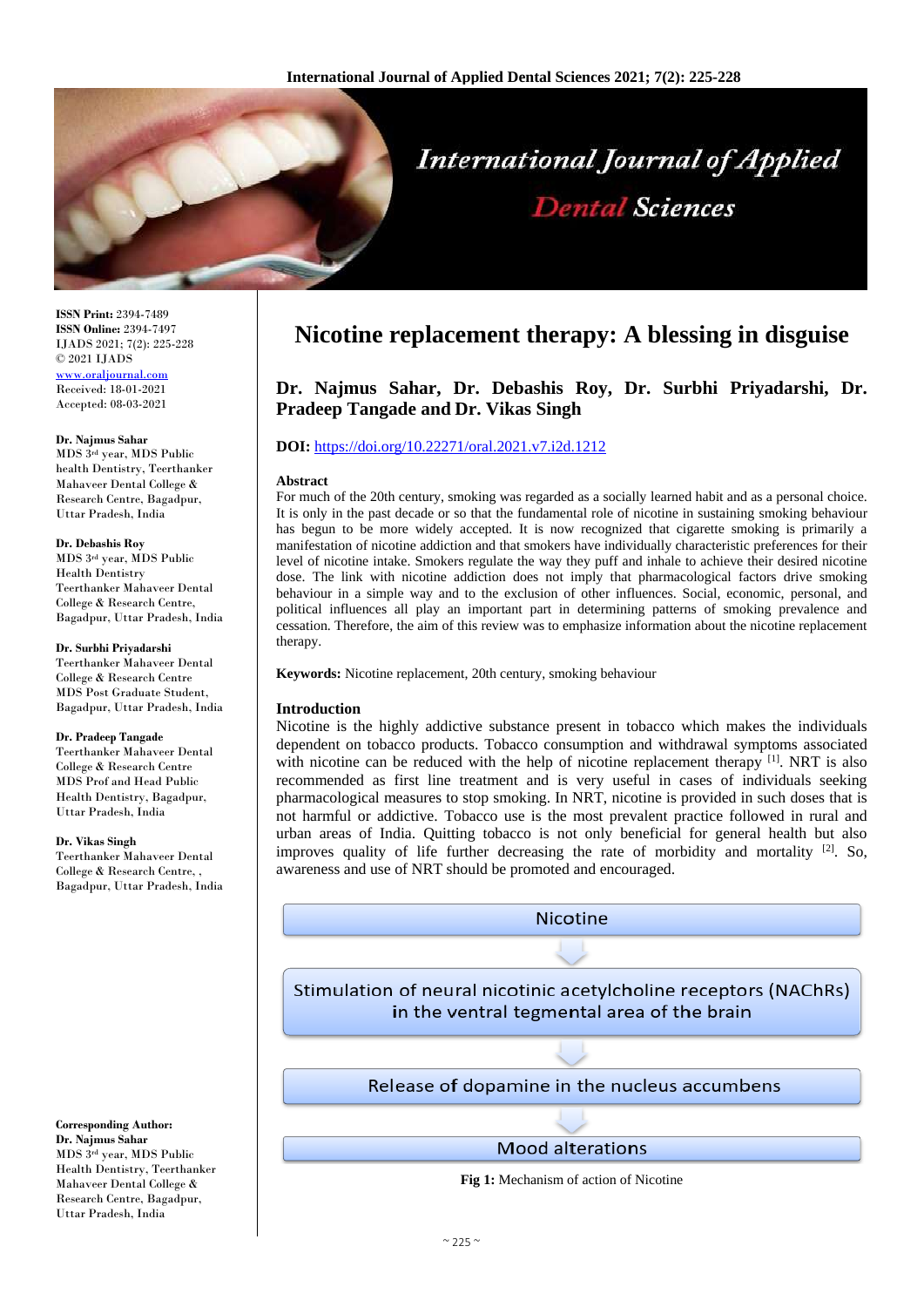## **Forms of NRT**



## **Nicotine Gums**

Nicotine gums are first type of NRT that is widely available and mostly used. The gums are available in 2mg and 4mg doses. 2mg gums are recommended for usual smokers while

 $4mg$  are used in cases of heavy smokers  $[3]$ . The gum is not swallowed but chewed intermittently and held in mouth for about 30 minutes, as required. Steps to use:



## **Nicotine Patches**

It is also known as transdermal patch. The nicotine patches are applied over skin to deliver nicotine at relatively steady rate. The nicotine is absorbed through skin and circulated into the bloodstream. The patch is placed mostly during the morning hours rather than actively throughout the day <sup>[4]</sup>. The side effects of these may be local skin reactions which can be overcome by changing the site of application of patches. The advantage of this method is it's easy application and regular release of nicotine. The doses are decreased over time and whole therapy lasts for complete duration of three months [5].

#### **Nicotine In halars**

Nicotine in the form of nicotine vapour is inhaled with the help of nicotine inhalation system consisting of plastic cylinder, cartridge and mouth piece. These inhalers provide buccal absorption instead of lung absorption of nicotine [6]. The inhaler resembles cigarette in appearance and mode of use. 10mg nicotine is contained in each inhaler in which 4mg is delivered while 2mg can be absorbed following frequent puffing.

#### **Nicotine Spray**

The method which delivers nicotine at fastest rate compared

to other methods. A bottle with pump fitted with a nozzle delivers 0.5 mg of nicotine per 50 uL single spray. Maximum of 40doses/day should not be exceeded. Each dose consists of two sprays, one in each nostril [7].

#### **Nicotine Lozenges**

Lozenges contain nicotine bitartrate dihydrate and are available in 2mg and 4mg doses. These are completely liquefied in oral cavity in 30 minutes. The nicotine is slowly but continuously absorbed in the oral mucosa and is further incorporated into systemic circulation. These are indicated in cases where nicotine gums are not acceptable<sup>8</sup>. The lozenges should not be chewed or swallowed, it should be only sucked until and unless it completely dissolves in mouth. Tablets and lozenges were created for people who do not prefer chewinggum.

## **Microtablets/ Sublingual Tablets**

The tablets are placed sublingually and absorbed. The maximum recommended daily dose is 80 mg for 3 months, followed by a gradual reduction in use over the next 3 months for a treatment period of 6 months. These tablets are also available in two forms of 2mg tablets and 4mg tablets [9] . Use of carbonated or acidic drinks should be contraindicated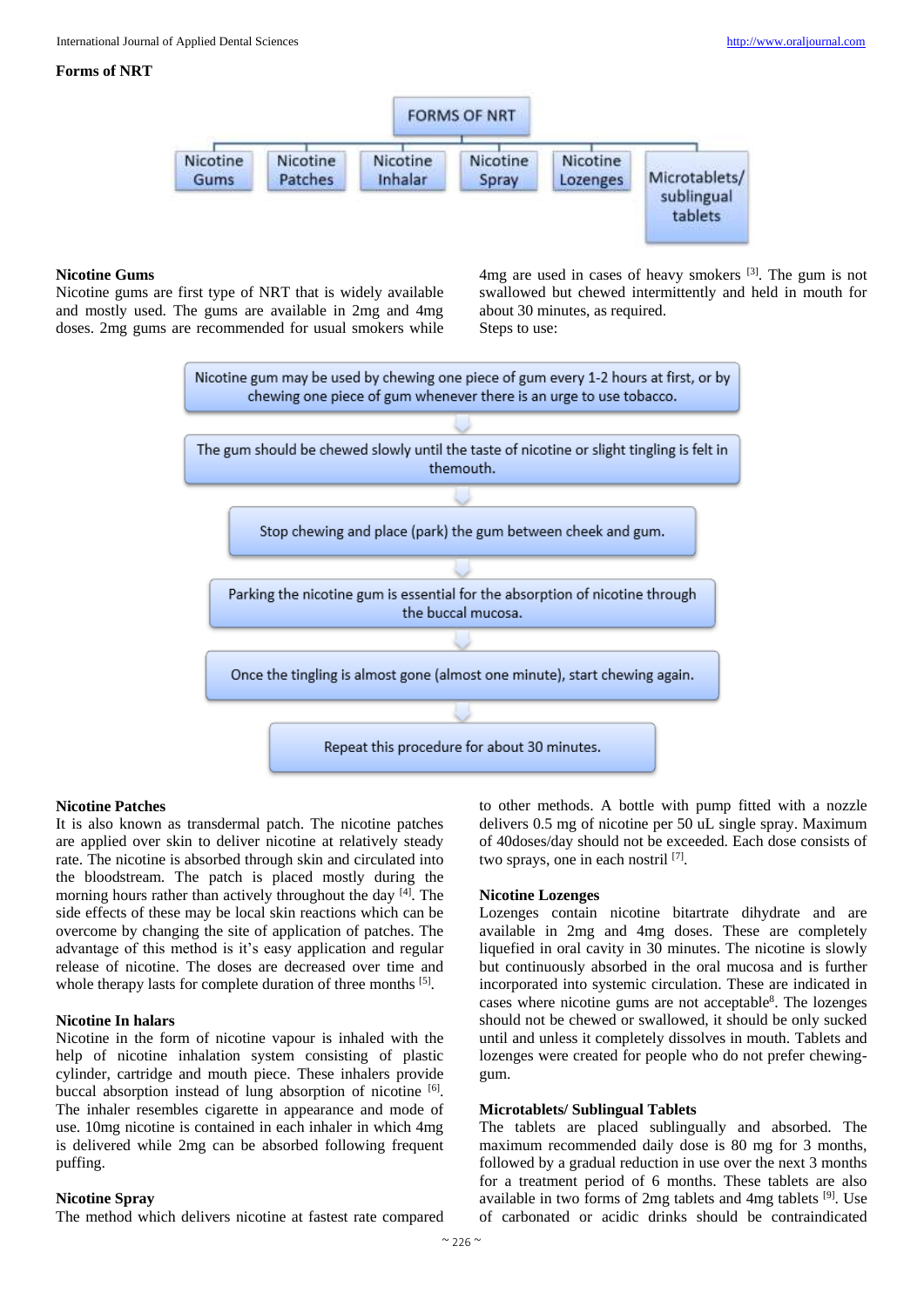before 15 mins or during the use of lozenges. Minimum duration for use of this product is 3 months [10].

## **NRT and Oral Health**

Dry mouth is one of the most common side effects associated with use of NRT which further alters the buffering capacity of saliva. Other conditions that are associated with implication of NRT are candidiasis, oral mucositis, mouth soreness, taste impairment, dryness, and cracking of the vestibular tissue, and multiple issues for denture wearers as a result of a dry oral cavity including difficulty in speech [11]. Due to alteration in saliva, caries status and susceptibility of individual is increased. Nicotine delivered orally may also produce other forms of oral changes leading to discomfort, including numbness and tingling, hyperkeratosis, oral lichenoid reactions, burning mouth syndrome, and localized mucosal irritation <sup>[12]</sup>. Nicotine is a carcinogen and has been shown to modify the progression of oral cancer. Its consumption through an NRT product orally may place a patient at risk of oral neoplastic changes.

## **Role of Dental Professionals**

The dental professionals should have vast and accurate knowledge on NRT and its implications on oral health so that they can plan their treatment likewise and moreover risk factors should be minimized or eliminated [13]. As use of tobacco in both the forms, smoking as well as chew/dip forms (smokeless tobacco) is injurious to general health as well as oral health. There are numerous oral lesions associated with tobacco consumption. So dentists play a major role in identifying such lesions and counseling the patients to quit tobacco and further encourage them to follow with the treatment of NRT which will not only help them improve their general as well as oral health but would also have beneficial effects on the quality of life  $[14]$ . Dentists can play as role models by educating the public about this NRT and its beneficial effects, they can also set an example of themselves by quitting tobacco and encourage the patients to do the same.

## **Patient Compliance with Nrt**

Poor compliance of patient is due to the misinformation about NRT. Most of the patients think of quitting the therapy prematurely which leads to poor compliance of NRT [15]. After few doses when the craving and withdrawal symptoms seems to be in control the patients quit this therapy thinking no more treatment is required. The other reasons that lead to poor compliance are cost effectiveness, lees awareness and knowledge about NRT <a>[16]</a>. Many patients do also have attitude and belief that they will be able to quit tobacco on their own, this also adds to one of the major reason for poor compliance of patients with NRT.

## **Conclusion**

NRT causes minimal adverse effects and proves to be very beneficial method in cessation of tobacco. The clinicians should be well-versed with all the forms of NRT so that appropriate methods should be indicated based on person's need, tolerability and cost considerations [17]. Furthermore, choice of NRT should be based on the tobacco consumption habit and patient's preferences. It is believed that there's 50% to 60% increased rate of quitting with the use of NRT. The systemic nicotine load in individuals undergoing replacement therapy is generally lower than during active smoking<sup>18</sup>. Nicotine is only one of many thousands of constituents of tobacco smoke <sup>[19]</sup>. Furthermore, nicotine replacement is usually delivered over the short term (a matter of weeks). Therefore, nicotine replacement is recognized as a relatively safe and effective aid to smoking cessation.

## **Public Health Benefit of NRT**

Tobacco dependence is a menace. It causes a huge toll on health (dental as well) and resources of the nation. It is a global epidemic and poses a substantial threat health burden and costs.

NRT can go a long way in decreasing the deaths due to tobacco. Its positive effects on cessation rate in smokers dependent on nicotine have been well documented as well as cost-effectiveness of its use, leading also to a reduction in cigarette sales.

NRT aids in reducing the withdrawal symptoms experienced on quitting tobacco and is proven as a cost-effective and relatively faster means of tobacco cessation. It is a boon for heavy smokers and is widely recommended due to its wide availability and low price [20].

It is considered a relatively safer drug to be used in all age groups and even in people having psychiatric problems.

## **Recommendations**

An unplanned strategy to quit tobacco leads to low success rates of NRT. The benefits of NRT should be advertised and people should be made aware of the all the NRT products available. The products should be easily available to the community. The problem of tobacco consumption should be ruled out at both the individual level and community level. Though the prices of some of the products are high so it should be brought down by collaborating the work of public and private sectors. Free samples of NRT products must be made available at Tobacco cessation centres and cancer hospitals. Cessation plan or strategies should be made.

## **References**

- 1. Jarvis MJ. ABC of smoking cessation.Why people smoke. BMJ 2004;328(38):277-79.
- 2. Tobacco Dependence Treatment Guidelines. National Tobacco Control Programme Directorate General of Health Services Ministry of Health & Family Welfare Government of India.
- 3. Davis, Ronald M *et al*. (eds.) The Health Consequences of Smoking: Nicotine Addiction: A Report of the Surgeon General, US 1988 http://profiles.nlm.nih.gov/NN/B/B/Z/D/ Accessed 14January, 2011).
- 4. Hatsukami DK, Hughes JR, Pickens RW, Svikis D. Tobacco withdrawal symptoms: an experimental analysis. Psychopharmacology 1984;84:231-36.
- 5. Benowitz NL. Pharmacologic aspects of cigarette smoking and nicotine addiction. New Engl J Med 1988; 319(20):1318-30.
- 6. Shapiro JA, Jacobs EJ, Thun MJ. Cigar smoking in men and risk of death from tobacco-related cancers. J Natl Cancer Inst 2000;92:333-7.
- 7. Jacobs EJ, Thun MJ, Apicella LF. Cigar smoking and death from coronary heart disease in a prospective study of US men. Arch Intern Med 1999;159:2413-8.
- 8. Gupta PC, Ray CS. Smokeless tobacco and health in India and South Asia. Respirology 2003;8:419-31.
- 9. Stratton K, Shetty P, Wallace R, *et al*. Clearing the smoke. Washington DC: Institute of Medicine 2001.
- 10. Fagerstrom *et al*. Aiding reduction of smoking with nicotine replacement medications:hope for the